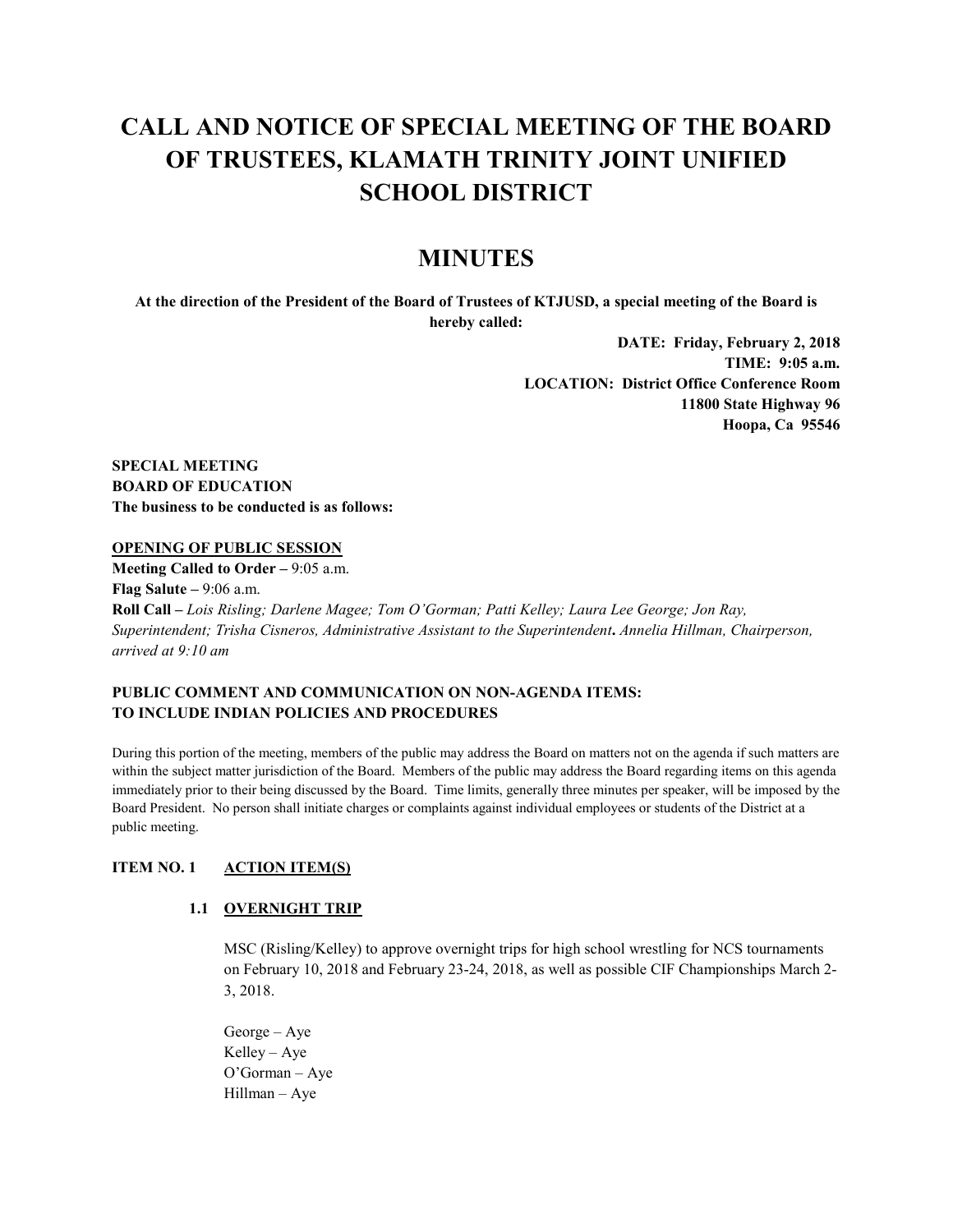Magee – Aye Risling - Aye

6-0

# **1.2 OVERNIGHT TRIP**

MSC (George/Risling) to approve an overnight trip for Hoopa Elementary 7<sup>th</sup> and 8<sup>th</sup> grade boy's basketball to Crescent City, Ca on February 8-9, contingent on all chaperones being cleared by the District

George – Aye Kelley – Aye O'Gorman – Aye Hillman – Aye Magee – Aye Risling - Aye

6-0

# **PUBLIC COMMENT ON CLOSED SESSION ITEMS**

# **ADJOURN TO CLOSED SESSION –** 9:22 a.m.

## **ITEM NO. 2 CLOSED SESSION**

GOVERNMENT CODE SECTION 54957: Public Employee discipline, dismissal, release, non-reelection, acceptance of the resignation of, or other action which otherwise affects the employment status of a public employee.

GOVERNMENT CODE SECTION 54956.9 Conference with Legal Counsel – Anticipated Litigation: Under Government Code sections 54956.9(d)(2), the Klamath Trinity Joint Unified Board of Trustees hereby provides public notice that it may meet in Closed Session to decide whether there is significant exposure to litigation, and to consider and act in connection with matters for which there is a significant exposure to litigation. Under Government Code sections 54956.9, the Klamath Trinity Joint Unified Board of Trustees hereby provides public notice that it may meet in Closed Session to decide to initiate litigation and to consider and act in connection with litigation it has decided to initiate Conference with Legal Counsel – Anticipated Litigation: Significant exposure to Litigation.

GOVERNMENT CODE SECTIONS 6549.1(d) AND 54957.6 CONFERENCE WITH LABOR NEGOTIATOR Agency Negotiator: Jon Ray, Superintendent, Employee Organizations: Klamath Trinity Teachers Association (KTTA); California School Employees Association, Chapter 347 (CSEA); Unrepresented Employees.

## *RETURN TO OPEN SESSION*

## **ACTIONS RESULTING FROM CLOSED SESSION**

**ITEM NO. 2 ADJOURNMENT –** *11:25 a.m. Motion by George, Second by Kelley*